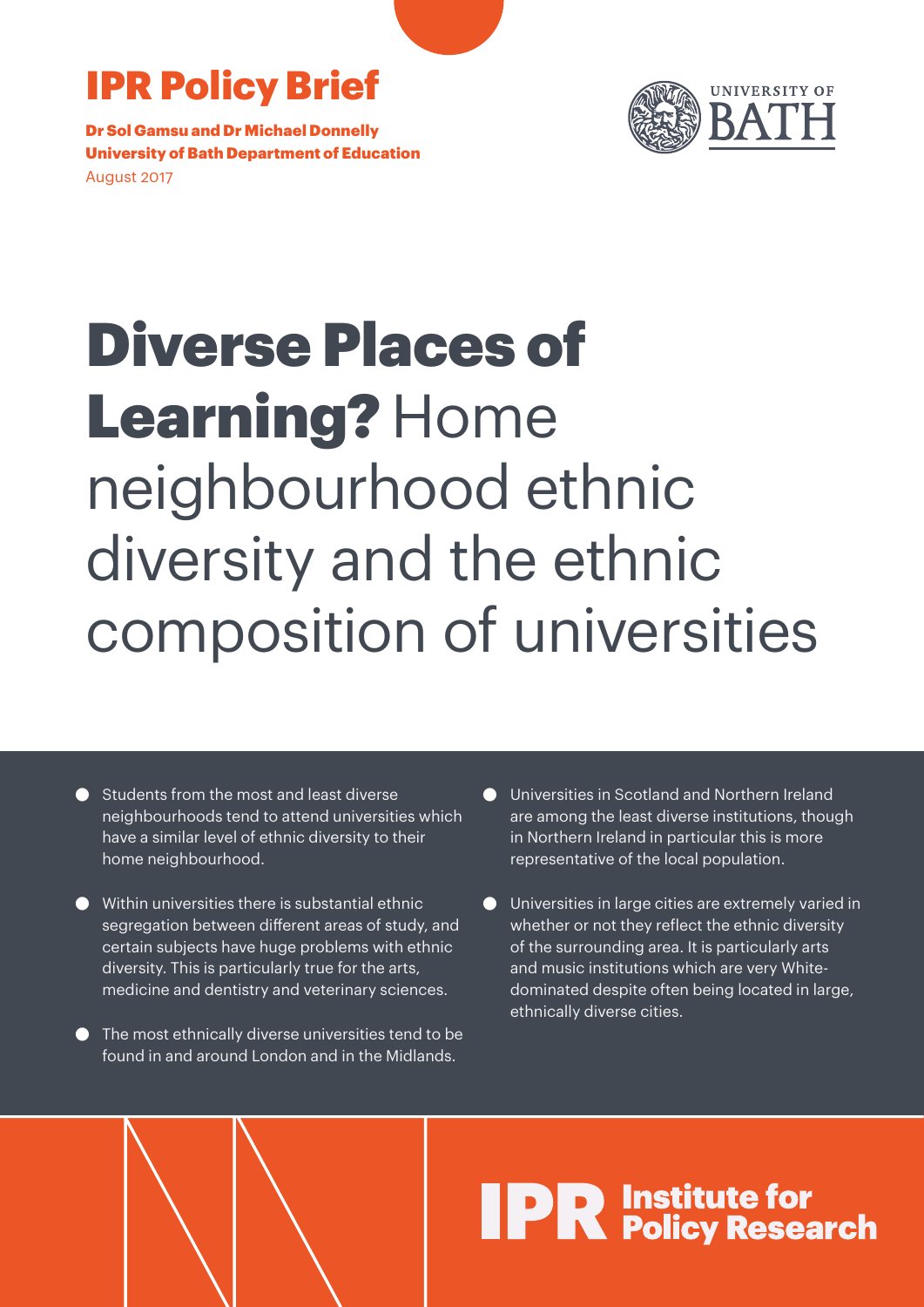### **Summary**

The degree of ethnic diversity in UK universities is extremely varied, reflecting the broader ethnic segregation across the country. Student protests around the representation of colonial figures in historic universities, about the ethnic attainment gap in higher education and about the racism students of colour experience at university underline the political importance and sensitivity of this issue. In this policy brief we provide a statistical analysis of the ethnic diversity of British universities. Using data on students going to university in 2014/15, we reflect for the first time on how the ethnic mix of where students grow up affects the university they attend. We find that students growing up in the least diverse neighbourhoods tend to attend the least diverse universities, but that these universities are still more diverse than where they grow up. This suggests universities are, superficially at least, places of mixing – but also that many students will not have grown up in ethnically diverse areas. Students who grow up in diverse neighbourhoods in large cities are disproportionately concentrated in the most diverse universities, which are largely 'newer' post-1992 universities in London and the Midlands. Many prestigious universities and specialised arts institutions do not reflect the diversity of the cities in which they are located. We also provide statistics on the ethnic diversity of subjects at different universities, showing how ethnic diversity and segregation within higher education are subtle and complex.

## Research findings in context

Students from the most and least diverse neighbourhoods tend to attend universities which have a similar level of ethnic diversity to their home neighbourhood.

- The majority of students from neighbourhoods which are in the bottom 40% of neighbourhoods for ethnic diversity generally go to universities which are in the bottom 40% for ethnic diversity. This is particularly true for students from the least diverse 20% of neighbourhoods. However, the vast majority of students from these neighbourhoods, which are White-dominated, will attend a university which is more diverse than the neighbourhood they grew up in.
- Very few students from these largely White-dominated areas attend the most diverse fifth of universities: just 5.5% of students from the least diverse quintile and 9% from the second least diverse quintile.
- Over 50% of students from the most diverse fifth of neighbourhoods attend the most diverse universities. The percentage of students from this neighbourhood group attending less diverse universities decreases as university diversity falls. For students from the least diverse group of neighbourhoods the converse is true – as the university's diversity increases, fewer students attend.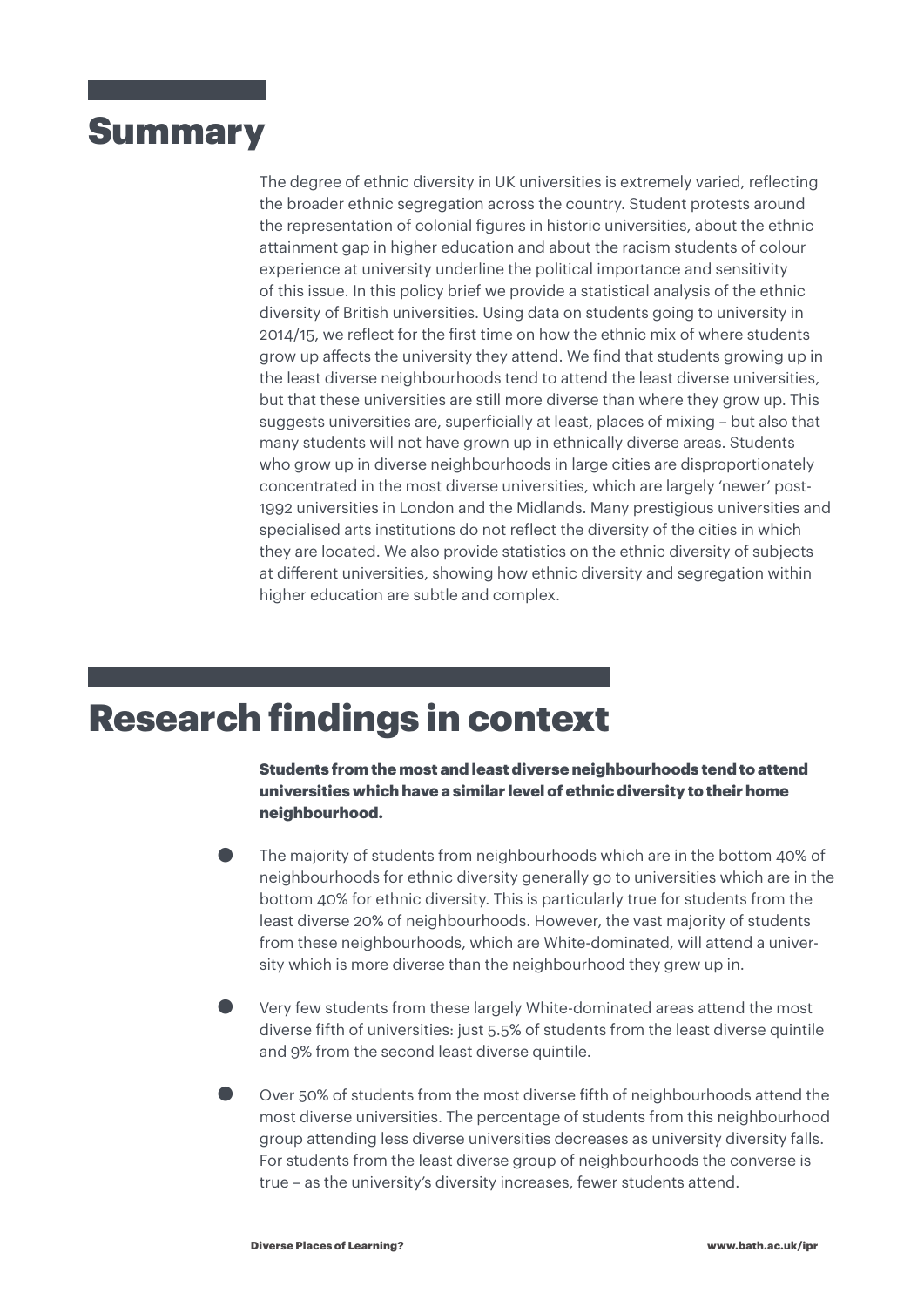• This strongly suggests that at the extremes, ethnic segregation at the neigh-bourhood level is reflected in university intakes. Other factors such as cost, attainment, desire and propensity to travel long distances to attend university will all affect students' likelihood of attending a university with a very different ethnic mix. Our qualitative research also suggests that students from ethnically diverse backgrounds and neighbourhoods worry about studying outside of London and the South-East on the grounds of racism they and others have experienced when leaving the capital.

#### Ethnic minority students are concentrated in the most diverse universities.

- As university diversity scores increase, the percentage of students from each ethnic group (except White and unknown) increases in a clear linear relationship. This is to be expected, given that the statistical method used to create the statistic is based on student ethnicity. However, there is significant variation **between** ethnic minority groups in terms of the diversity of the universities they attend.
- Students from Bangladeshi backgrounds were the most concentrated in universities within the top 20% for diversity, in comparison with other ethnic groups studied. Over 63% of Bangladeshi students are concentrated in these super-diverse, largely London-based universities. This partly reflects the concentration of the UK's Bangladeshi population in the capital.
- Black Caribbean students are the next most concentrated in the top quintile of universities for diversity, again most likely reflecting the concentration of people of Black Caribbean heritage in Birmingham and London.
- Chinese-background students are the least concentrated in the more diverse universities, though there are still more Chinese students in the more diverse universities.
- White students are just slightly over-represented in the least diverse fifth of universities but only 12.3% of White British students attend the most diverse universities. Many of these universities are 'new' (post-1992) institutions which typically have less research funding and are not targeted by elite graduate employers. This suggests a highly unequal system of higher education divided along lines of class as well as race, with White students largely avoiding these lower-ranked and more diverse universities.

#### Subjects are even more segregated than universities and certain subjects have huge problems with ethnic diversity.

• In 2014/15 Black Caribbean students accounted for 0.3% of all new medical and dentistry students in the UK – just 25 students. This was the lowest percentage of any ethnic minority group. In line with previous research (Connor et al., 2004), most ethnic minority groups were slightly over-represented on medicine and dentistry courses relative to their population in the UK as a whole – 64% of the cohort were White, 2.8% Black African, 10.9% Indian, 5.4% Pakistani, 1.3% Bangladeshi and 2.3% Chinese. This is not the case, however, for Afro-Caribbean students. Figures breaking down Black British identity more precisely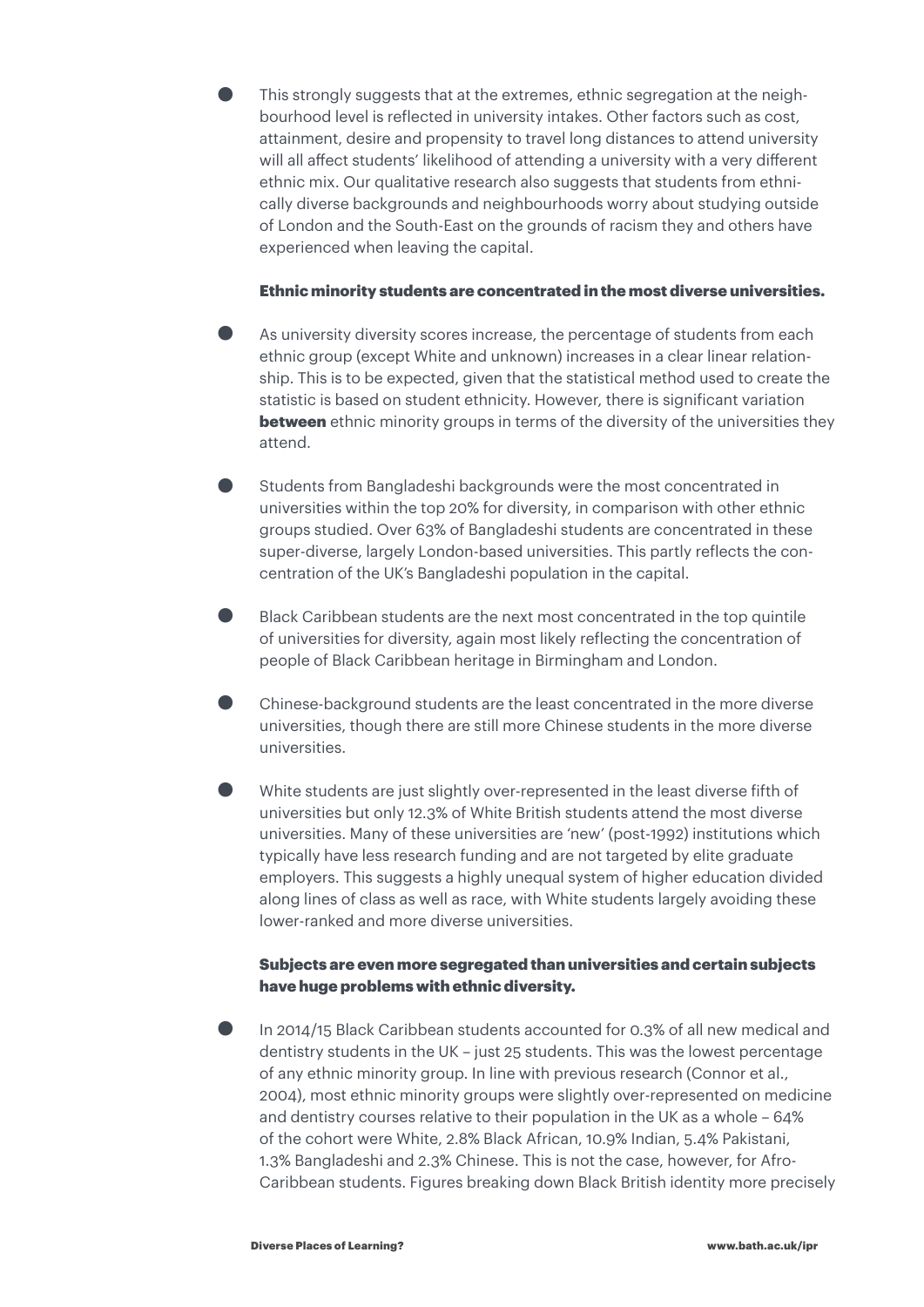are only available for England and Wales, where the Black Caribbean community formed 1.1% of the population in 2011. Excluding Scottish and Northern Irish medical students, Black-Caribbean-background students still formed just 0.34% of all English and Welsh medical students. Clearly prior attainment and socio-economic background will affect these figures, and other research has highlighted the ethnic minority attainment gap at earlier stages of education (Strand, 2011) with Afro-Caribbean students particularly negatively affected. Bolliver's (2013; 2016) research has begun to explore the precise nature of inequalities of ethnicity on entry to higher education, but our findings suggest that further work is needed to examine unequal admissions to particular subjects by ethnicity. Even with the caveat of the lack of controls here, the fact that only 25 Afro-Caribbean students were accepted onto medicine or dentistry courses in 2014/15 ought to be a cause for concern – and underlines the need for further analysis.

- In 2014/15 veterinary science was 94.2% White, with just over 50 students from non-White backgrounds. Students from Black Caribbean, Black African, Pakistani, Bangladeshi, Indian and Chinese backgrounds accounted for just 15 students, with most students of colour coming from 'Other' ethnic groups not recorded in the census. Though additional factors including prior academic attainment will play a role in determining recruitment to these courses, the enormous inequalities in the ethnic composition of key professional degrees highlight potentially major issues of equity and access which still need to be overcome.
- Looking at diversity scores for individual subjects at particular universities the patterns are more complicated. At certain universities, often those which are less diverse and/or geographically peripheral, medicine and dentistry is the most diverse subject area (Teeside and Plymouth, UEA, Exeter, Hull-York, Edinburgh, Newcastle, Cardiff, Oxford, St Andrews and Keele). In fact, for all but four universities (Warwick, Leicester, Queen Mary and St George's Medical School), medicine and dentistry are more diverse than the university as a whole. In inner London these differences are quite small, but in peripheral areas they are even more pronounced – with students on Plymouth's dentistry degree 2.9 times more diverse than the university as a whole. At St Andrew's, medicine and dentistry students are 2.33 times more diverse than the university as whole.
- Other subjects that tend to be more diverse than the university as a whole include law, business studies, subjects allied to medicine and, to a lesser extent, computer science and engineering. This does suggest strategic choosing on the part of certain ethnic-minority students, as well as highlighting the considerable segregation between different courses.
- For history, philosophy and language-related subjects, universities tend to have much less diverse intakes. Outside of the super-diverse universities of London and the Midlands, for most universities, these disciplines tend to be the least diverse subject groups.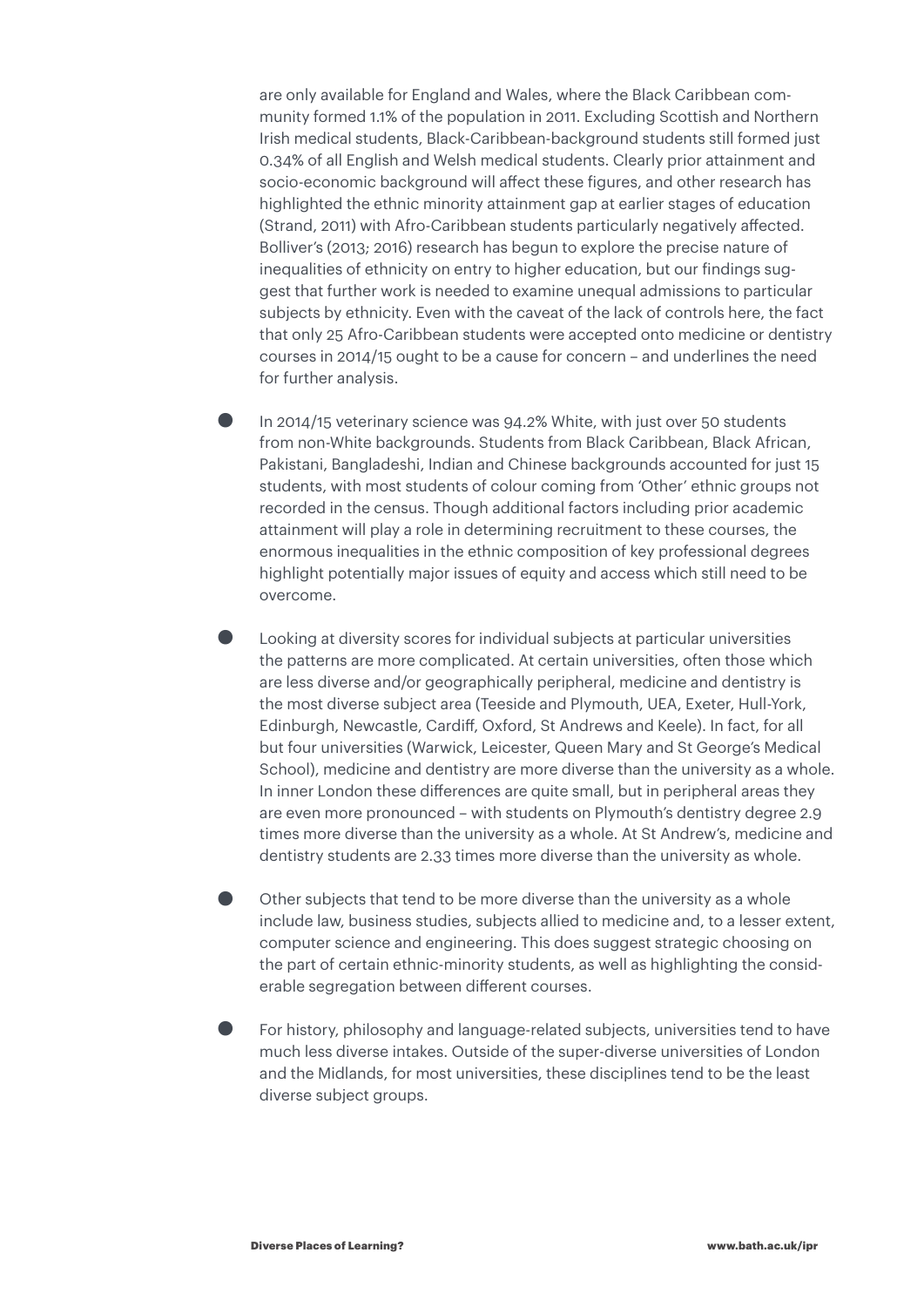Universities in large cities are highly varied in whether or not they reflect the ethnic diversity of the surrounding area.

- The universities which are the least representative of their surrounding areas are elite, specialised arts or music institutions. Those institutions with an arts, dance or music specialism are particularly unrepresentative of their local areas with much higher percentages of White students than is present in the local area.
- However, the University of Birmingham and the University of Leicester are both over 10% Whiter than their surrounding cities. In contrast, Birmingham City University, Aston University and De Montfort University are much closer to, and sometimes much more ethnically mixed than, their local areas.
- $\bullet$  The most ethnically diverse universities in the country tend to be those in and around London. Of the 20 most diverse universities, only Aston University and University College Birmingham are not in London. With the exception of Queen Mary's, St George's Medical School and SOAS, all of the universities in the top 20 for diversity are 'newer' post-1992 universities in London – though the top 30 does include LSE, King's College and Imperial College, as well as Bradford and a number of Midlands universities.
- In contrast, the least diverse universities tend to be those in Northern Ireland and Scotland, as well as the elite arts, music and agricultural institutions already mentioned above.

## Policy Implications

"Medicine and dentistry and veterinary science have particular problems recruiting students from certain ethnic backgrounds"

Our findings highlight the variation in the ethnic composition of UK universities and the segregation of certain subjects. Many specialised universities of the arts have very low ethnic diversity, despite their urban locations. Similarly, medicine and dentistry and veterinary science have particular problems recruiting students from certain ethnic backgrounds. These issues pose major problems of access, equality and social mobility. They also raise the question of whether or not universities are truly representative of the communities they are located in. Many 'civic' universities of the late 19th and early 20th centuries were founded, like the future polytechnics would be, with the aim of serving the local community (Anderson, 1995: 10). This local mission rapidly declined in favour of more traditional academic orientation and national recruitment. The issue of ethnic composition faced by universities like the University of Birmingham and London's elite arts and music institutes underlines the issue of how and whether universities truly serve and represent their local communities.

Our findings also speak to the experience of students of colour themselves once they are in higher education. The experience of racism at university which has been reported by other researchers (Dumangane, 2016) and the desire of students of colour to stay in more diverse cities for university reported in our own fieldwork underlines the need for policy change in higher education.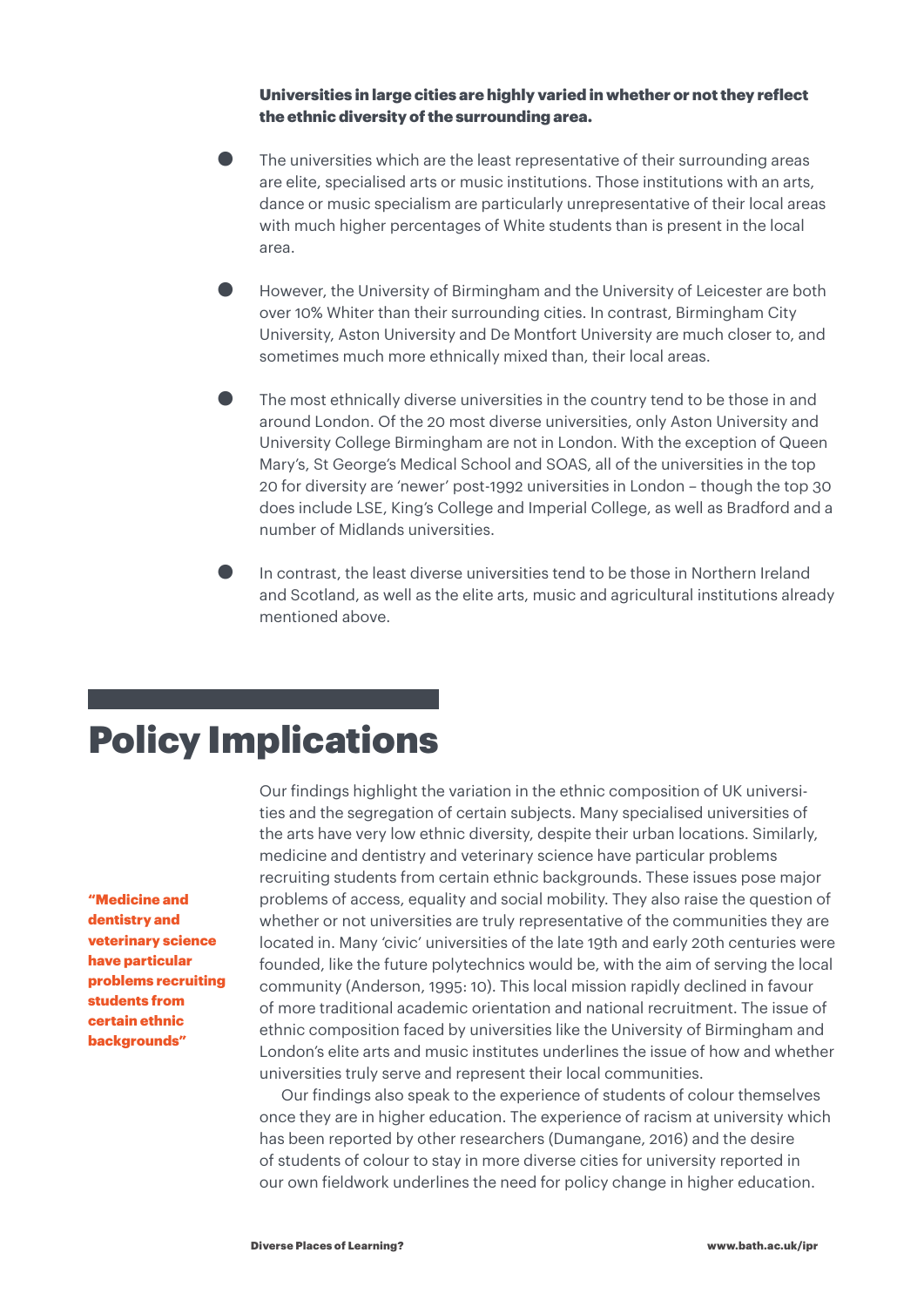Universities need to take a more proactive role not only in student recruitment for particular subjects, but also in creating campus cultures which are genuinely inclusive, with curricula and staff that reflect the diversity of the UK. The diversity of certain subjects in peripheral towns and cities raises questions about the student experience of ethnic-minority students in White-dominated locations and universities. Students from the most and least diverse neighbourhoods tending to attend universities with a similar level of diversity to their home neighbourhood highlights the deep spatial divisions of ethnicity across the UK. Higher education sits within this context and must seek to address these issues not simply as a set of institutions where a superficial degree of mixing occurs, but as institutions which recognise the complexity, inequalities and racism experienced by students of colour when they attend university.

### Policy Conclusions

#### Recruitment of students to medicine and veterinary science.

• Greater focus is needed on the ethnic composition of particular traditional professional degrees. For medicine and dentistry there seems to be a particularly extreme lack of Black Caribbean students, for veterinary science there is an almost complete absence of any ethnic minority students whatsoever. This has implications not only for the social mobility of ethnic minority groups into these professions, but also for the nature of the medical profession itself. Medical and health care workers need to reflect the diversity of the people and society they serve in order to provide the best possible care. Further research is needed to examine inequalities in access to particular degree programmes for students from specific ethnic minority groups. Very few students from these largely White-dominated areas attend the most diverse fifth of universities: just 5.5% of students from the least diverse quintile and 9% from the second least diverse quintile.

#### Creating a meaningfully diverse culture: diversifying recruitment to specialised arts institutions.

• Small, specialised arts institutes are particularly un-representative of their local areas in terms of ethnicity. As earlier research has highlighted (Burke and McManus, 2009; Scharff, 2015) the creative arts remain predominantly White; even in otherwise diverse universities creative arts courses are generally less diverse than the university as a whole. London's elite arts institutions in particular are failing badly to reflect the diversity of the city they are located in. If we wish to create a meaningfully accessible, democratic culture within the arts and avoid re-creating the White elite-ness of 'high' culture, serious change is needed in the recruiting practices of these institutions. This is particularly important given the locations of many other arts institutions away from the big cities, where students of colour may be discouraged from applying and the pace of change may be slower.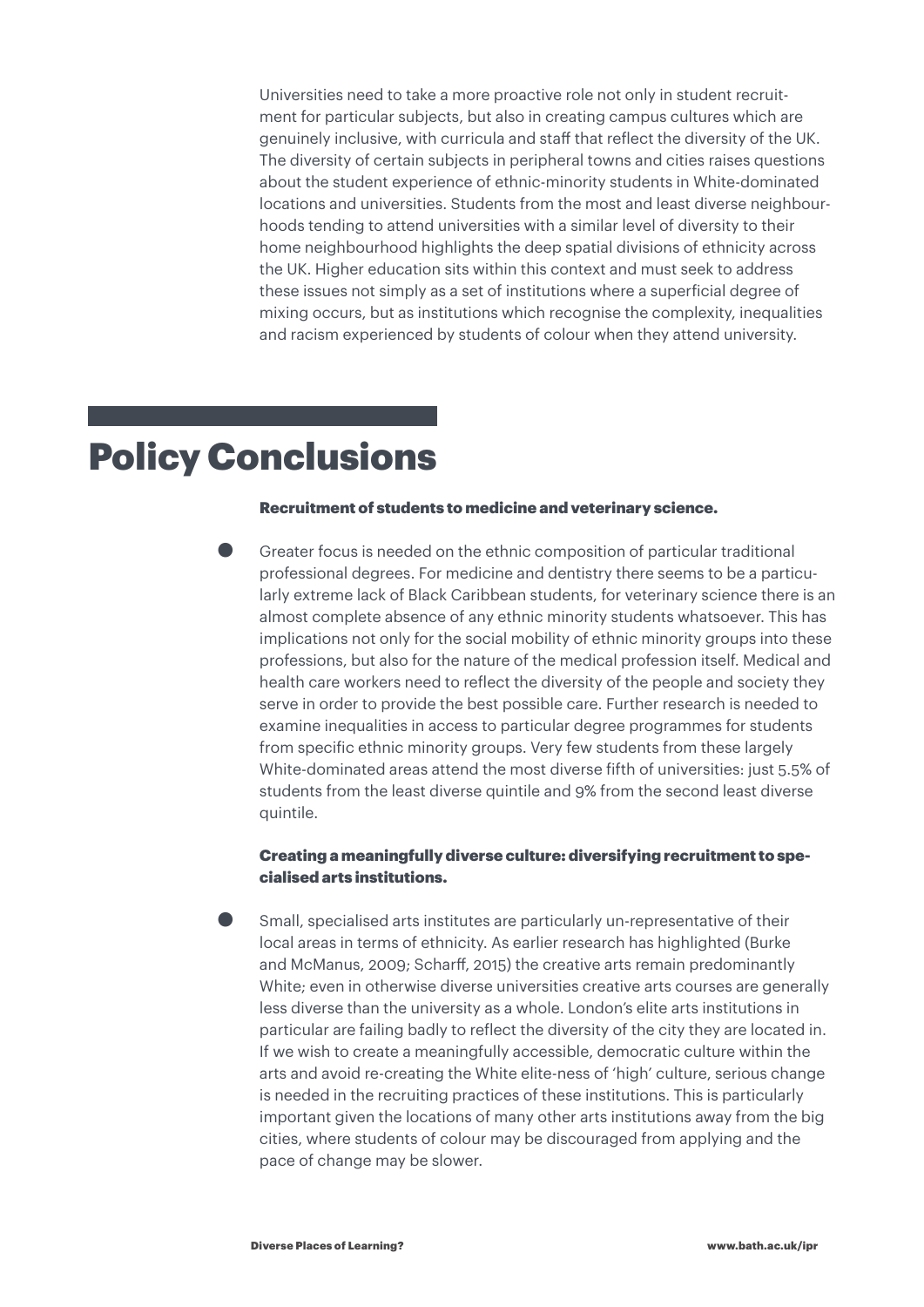#### Teaching students from White-dominated areas about race and ethnicity.

• Universities are ethnically diverse places; even where universities are largely White they are still more ethnically mixed than large parts of the country. Given student anger and frustration at experiences of racism on university campuses, greater thought needs to be given to how White students coming from Whitedominated areas are taught about race, racism and ethnic diversity.

#### Student recruitment is only the first step: transforming the culture and structure of UK higher education.

- When thinking about student recruitment and meeting targets for widening participation, universities should think about the effects for students travelling from very different parts of the country. This means embedding curricula and anti-racist educational activities that will create an inclusive learning environment for all students. For this approach to work, it must not simply involve cursory activities during the first term of the first year or paying lip-service to 'diversity' in the student body whilst maintaining employment practices which reinforce the predominance of middle-class White male staff. It requires a deep change in the culture of higher education as a whole.
- Teaching students about inequalities of race, class and gender needs to be incorporated into all stages of degree programmes as well as providing the principles for hiring practices and the way universities are governed. For the foreseeable future, the geographical spread of different minority populations will vary substantially across the UK and its universities. However, despite these geographical differences, universities must take up the mantle of responsibility: students are demanding change and universities must be seen to act. Getting students of colour through the door is not the end of creating inclusive campuses but is rather just the beginning. If universities in any way aspire to create a more socially just, equal society, then addressing campus culture and the legacies of Britain's imperial past within the UK's uneven geographies of race and ethnicity in the present is essential.
- Changing the culture of higher education is inseparable from a broader change in the structure of UK higher education. A system which funnels large numbers of working-class students of colour into under-funded, less prestigious universities cannot ultimately be resolved by simply allowing greater access to elite institutions and courses. The geography of the ethnic composition of universities in the UK is intrinsically linked to the unequal hierarchy of universities themselves. The struggle for greater racial equality in UK higher education must be included as central to demands for a flatter, more egalitarian system of comprehensive higher education (Todd, 2015; Gamsu, 2016; Blackman, 2017).

Future HE policy needs to respond to these structural inequalities – tinkering around the edges is not working.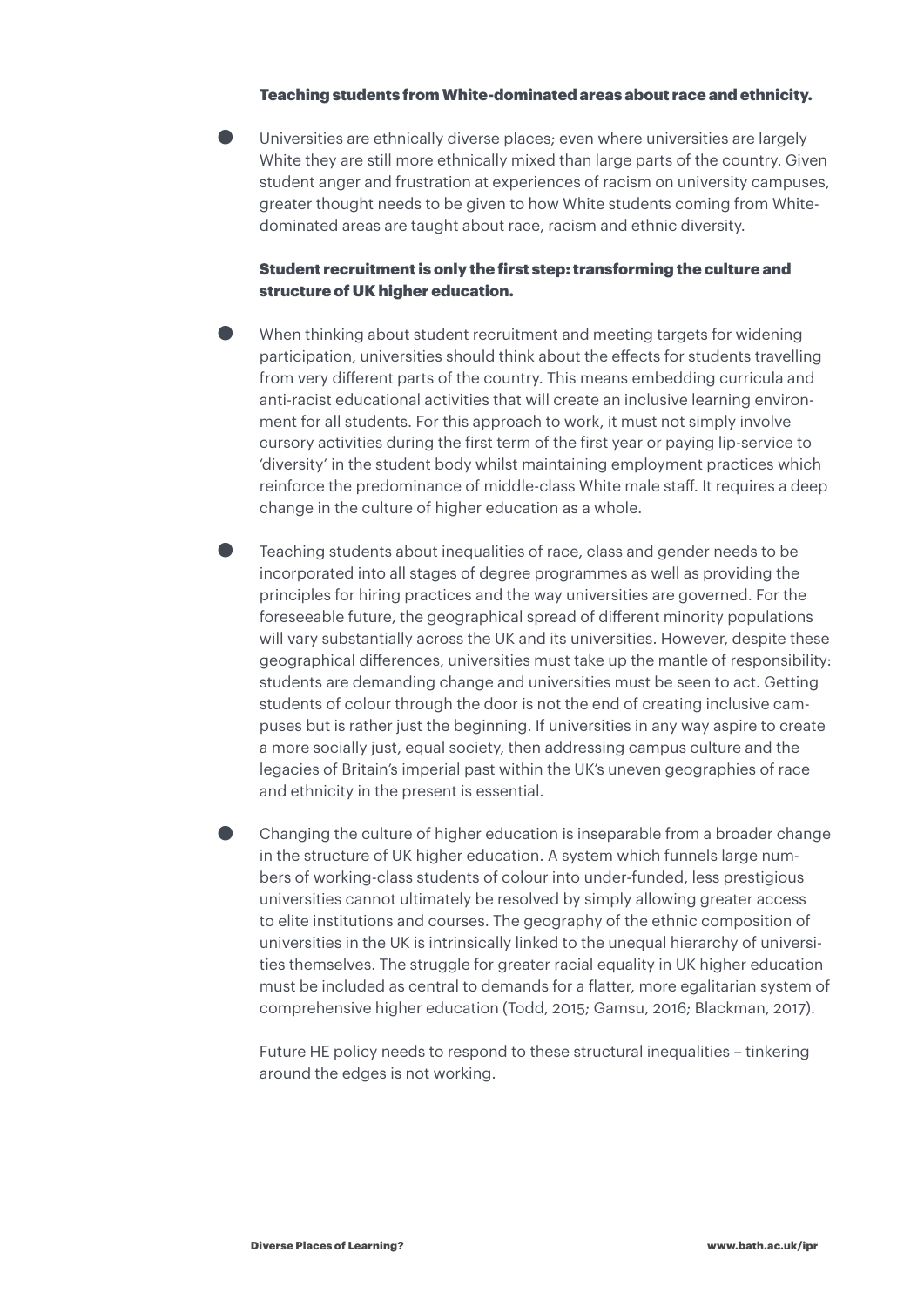# References

- Anderson RD. (1995) *Universities and Elites in Britain since 1800*, Cambridge: Cambridge University Press.
- Blackman T. (2017) The Comprehensive University: An Alternative to Social Stratification by Academic Selection. In: HEPI (ed) *Occasional Paper*. Oxford: Higher Education Policy Institute.
- Boliver V. (2013) How fair is access to more prestigious UK universities? *The British Journal of Sociology* 64: 344-364.
- (2016) Exploring ethnic inequalities in admission to Russell Group universities. *Sociology* 50: 247-266.
- Burke P and McManus J. (2009) Art for a few: Exclusions and misrecognitions in art and design. In: Network NAL (ed). London: National Arts Learning Network.
- Connor H, Tyers C, Modood T, et al. (2004) Why the difference? A closer look at higher education minority ethnic students and graduates. *Department for education and skills research report*. London: Institute for Employment Studies.
- Dumangane C. (2016) Exploring the narratives of the few: British African Caribbean male graduates of elite universities in England and Wales. Cardiff University.
- Gamsu S. (2016) What would a comprehensive university look like? *National Campaign Against Fees and Cuts Winter Conference*. University of Sheffield: Sol Gamsu.
- Scharff C. (2015) Equality and diversity in the classical music profession. London: King's College London.
- Strand S. (2011) The limits of social class in explaining ethnic gaps in educational attainment. *British Educational Research Journal* 37: 197-229.
- Todd S. (2015) Let's turn Oxbridge into a comprehensive. *The Guardian*. London: Guardian Media Group.